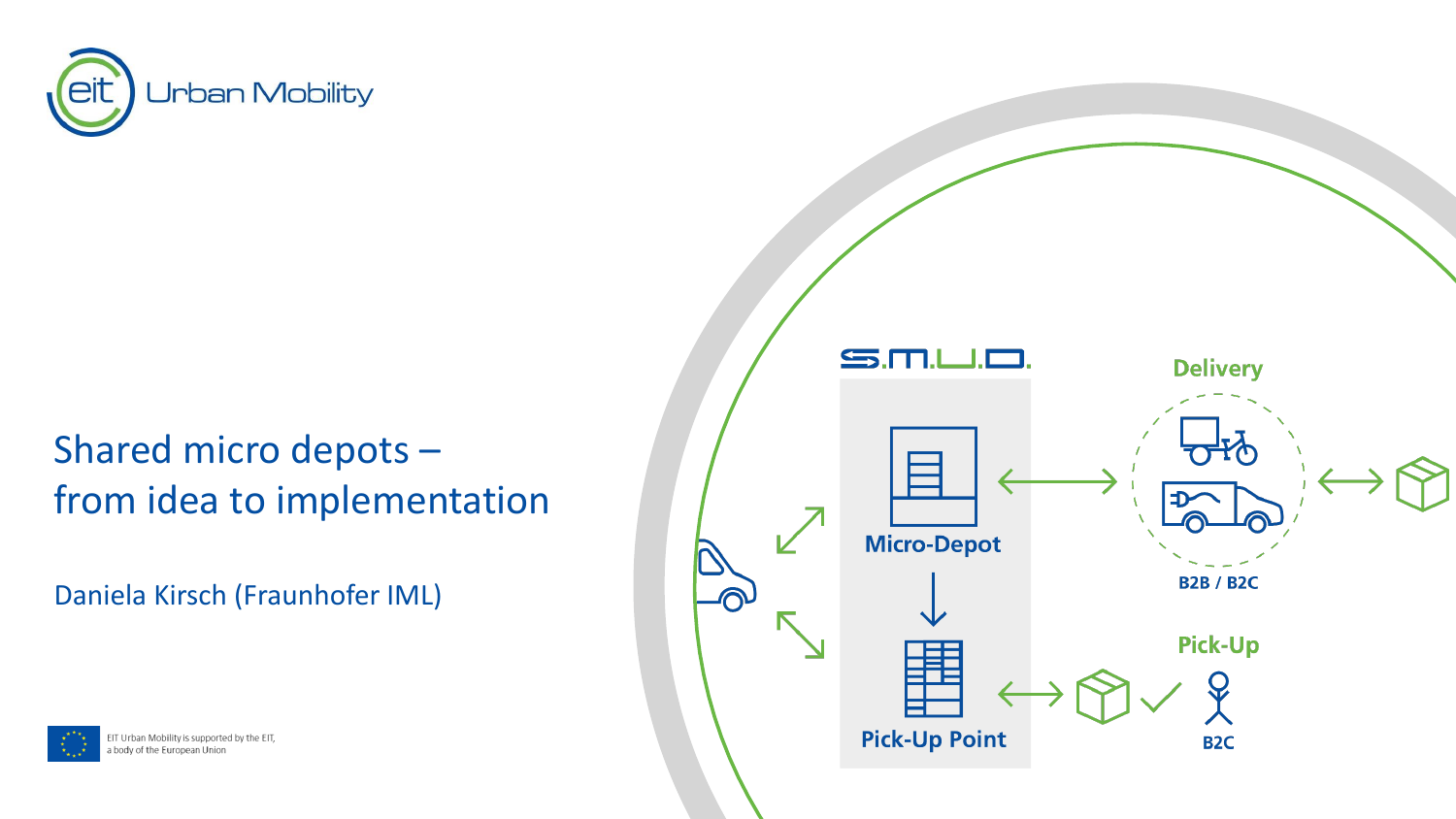## 4 Phases from idea to implementation







Design and planning of all relevant aspects for implementing the shared micro depot



Start of business operation and transfer to standard operation



Evaluation and improvement of the shared micro depot

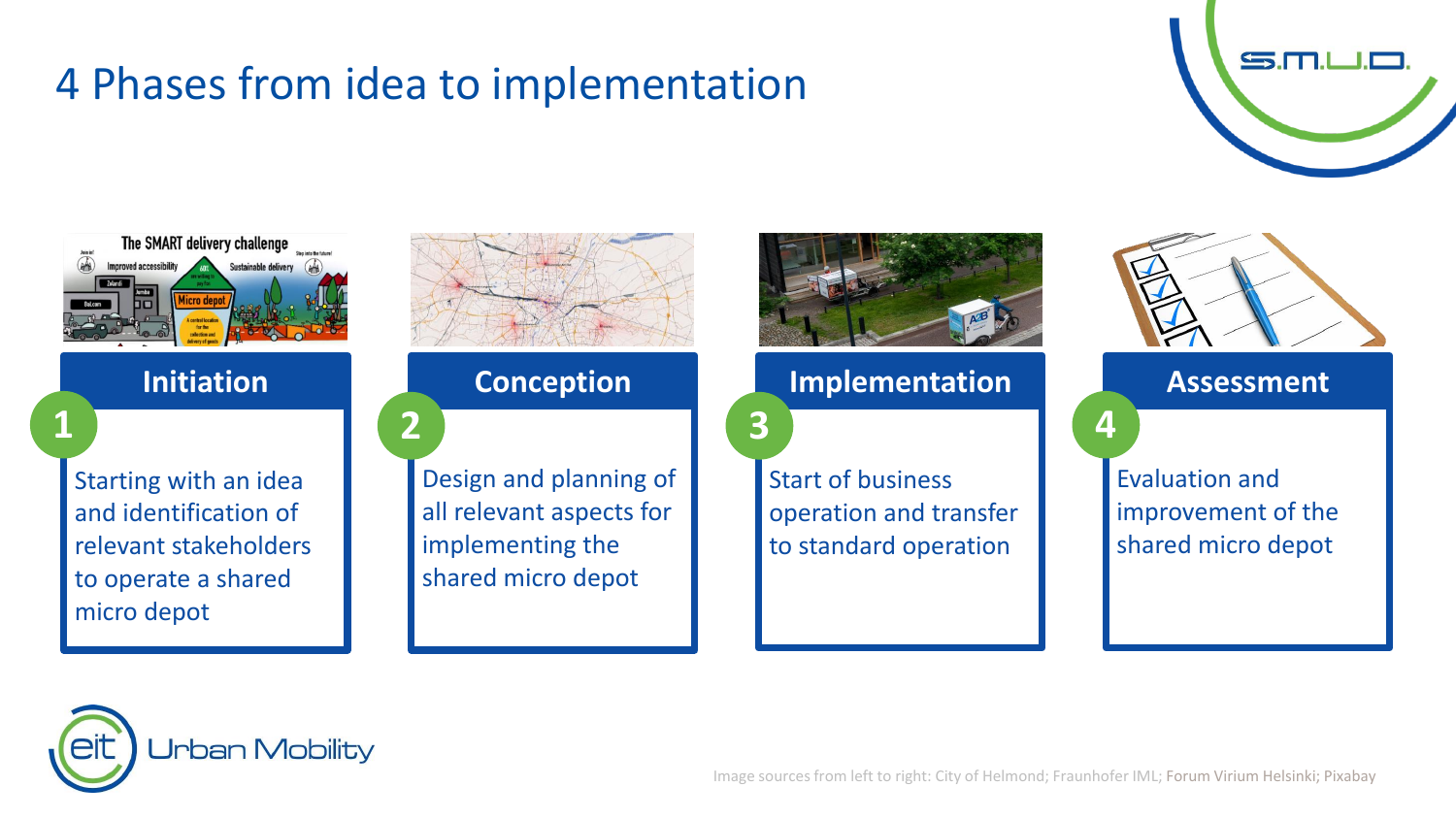# 4 Phases from idea to implementation



The SMART delivery challenge

- Definition of type and value added services for the micro depot
- Non-discriminatory communication with interested companies
- Proactive involvement of stakeholders and city administration as soon as possible
- Scheduling buffers for administrative approval procedures

• Continuous exchange with cities and stakeholders

 $\mathbf{S}$ . $\Pi$ 

- Design process should start by the definition of location
- Location planning should involve software tools, but local expertise is essential
- Definition of requirements in cooperation with the prospective users to get the approval (iterative)
- Operator can be the local authority (city), one of the LSPs using the depot or a third-party company (tendering process)